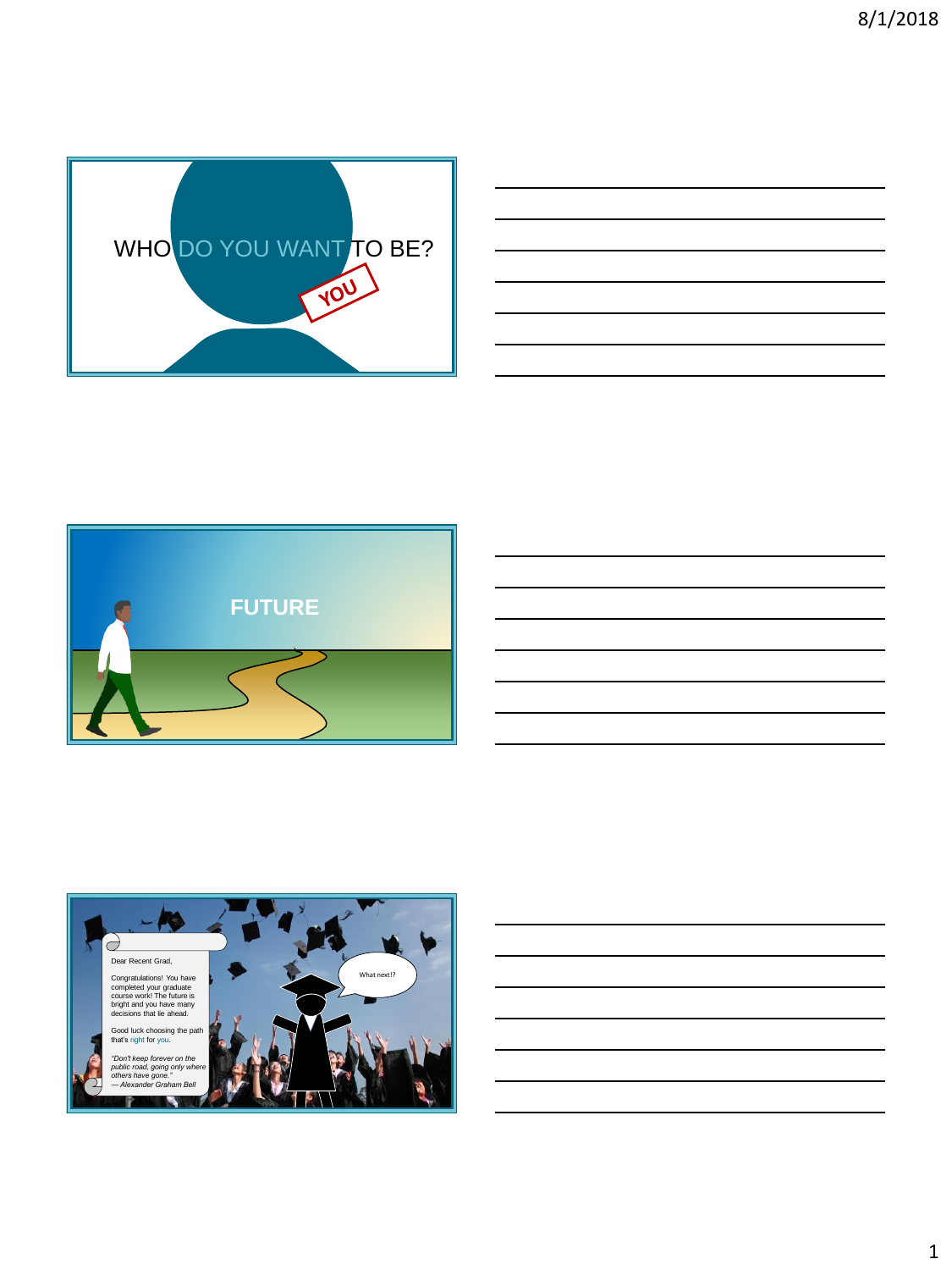<span id="page-1-0"></span>

| <u> 1989 - Johann Stoff, deutscher Stoff, der Stoff, der Stoff, der Stoff, der Stoff, der Stoff, der Stoff, der S</u> |  |  |
|-----------------------------------------------------------------------------------------------------------------------|--|--|
|                                                                                                                       |  |  |
| <u> 1989 - Johann Stoff, amerikansk politiker (d. 1989)</u>                                                           |  |  |
| <u> 1989 - Johann Stoff, deutscher Stoff, der Stoff, der Stoff, der Stoff, der Stoff, der Stoff, der Stoff, der S</u> |  |  |
| <u> 1989 - Johann Stoff, deutscher Stoffen und der Stoffen und der Stoffen und der Stoffen und der Stoffen und de</u> |  |  |
|                                                                                                                       |  |  |







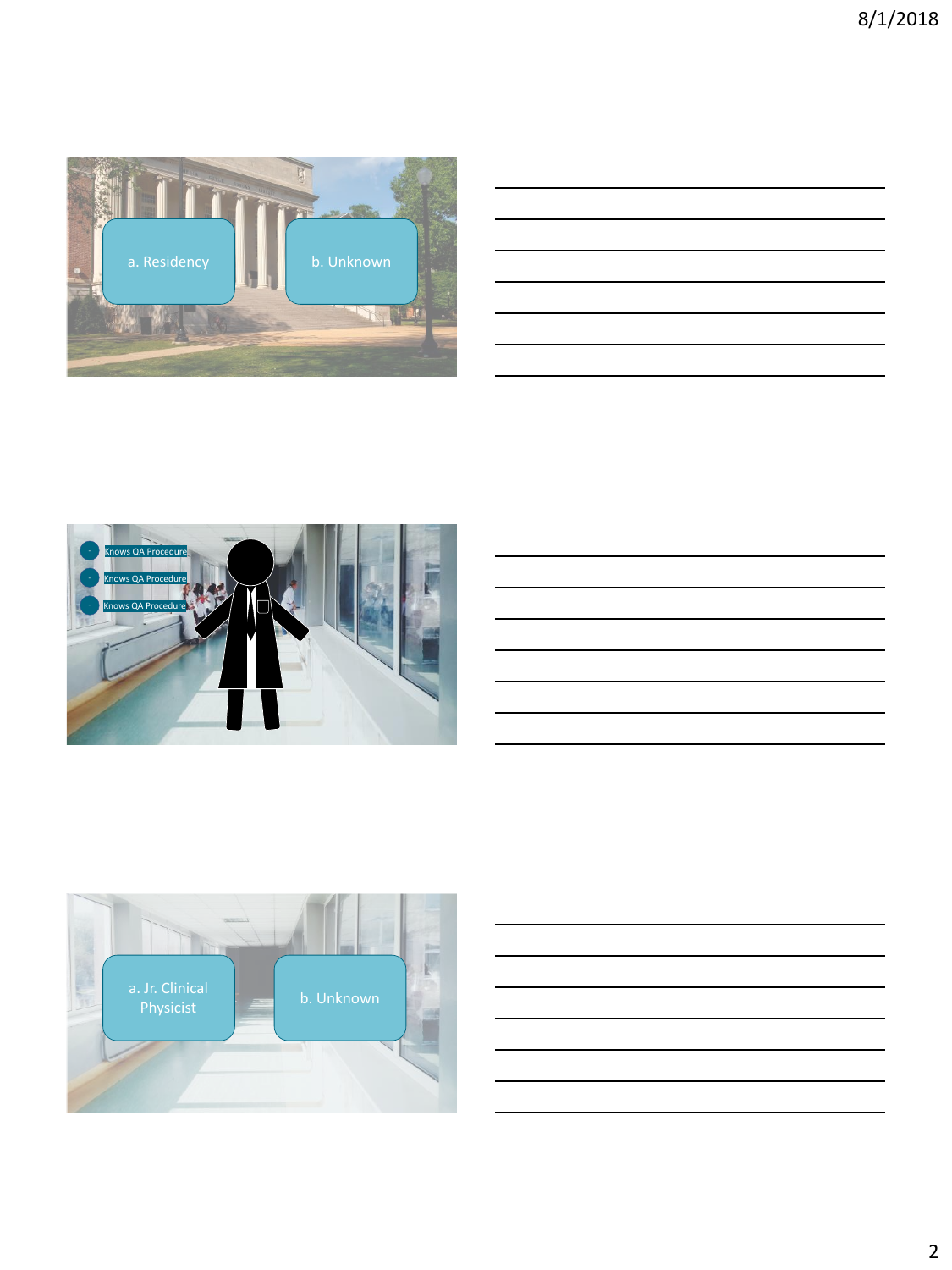<span id="page-2-0"></span>

|                                                                                                 | the contract of the contract of the contract of the contract of the contract of |  |  |  |
|-------------------------------------------------------------------------------------------------|---------------------------------------------------------------------------------|--|--|--|
|                                                                                                 |                                                                                 |  |  |  |
|                                                                                                 |                                                                                 |  |  |  |
| the contract of the contract of the contract of the contract of the contract of the contract of |                                                                                 |  |  |  |
|                                                                                                 |                                                                                 |  |  |  |
|                                                                                                 |                                                                                 |  |  |  |
|                                                                                                 |                                                                                 |  |  |  |
|                                                                                                 |                                                                                 |  |  |  |
|                                                                                                 |                                                                                 |  |  |  |
|                                                                                                 |                                                                                 |  |  |  |
|                                                                                                 |                                                                                 |  |  |  |
|                                                                                                 |                                                                                 |  |  |  |
|                                                                                                 |                                                                                 |  |  |  |
|                                                                                                 |                                                                                 |  |  |  |
|                                                                                                 |                                                                                 |  |  |  |
|                                                                                                 |                                                                                 |  |  |  |
|                                                                                                 |                                                                                 |  |  |  |
|                                                                                                 |                                                                                 |  |  |  |
|                                                                                                 |                                                                                 |  |  |  |





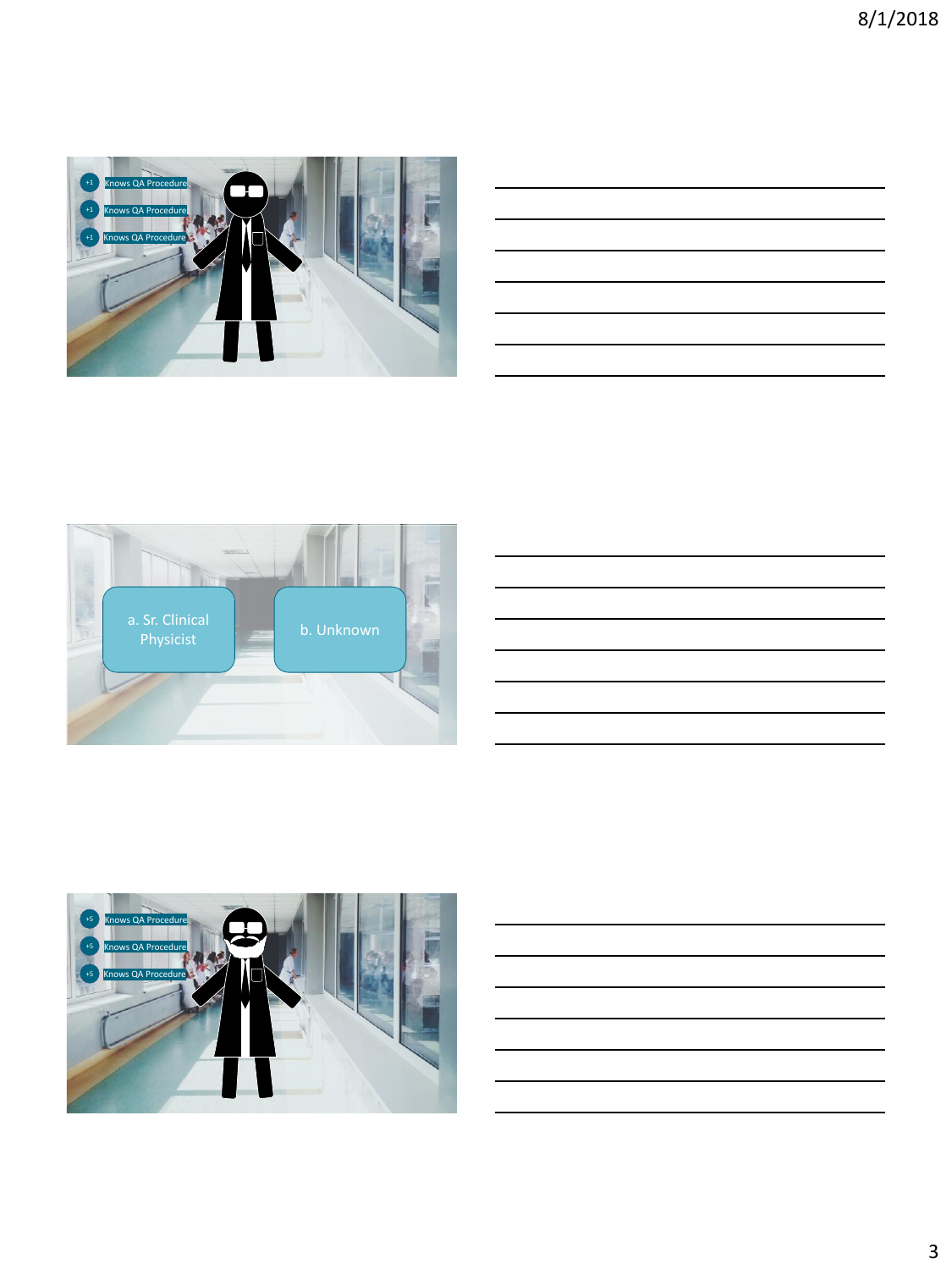<span id="page-3-0"></span>

|                                                                                                                       |  | <u> 1989 - Johann Stoff, amerikansk politiker (d. 1989)</u> |
|-----------------------------------------------------------------------------------------------------------------------|--|-------------------------------------------------------------|
| the contract of the contract of the contract of the contract of the contract of the contract of the contract of       |  |                                                             |
| <u> 1989 - Johann Barn, amerikan bernama di sebagai pengaran bernama dan bernama dalam pengaran bernama dalam pe</u>  |  |                                                             |
| <u> 1989 - Johann Stoff, deutscher Stoff, der Stoff, der Stoff, der Stoff, der Stoff, der Stoff, der Stoff, der S</u> |  |                                                             |
| the contract of the contract of the contract of the contract of the contract of the contract of the contract of       |  |                                                             |
|                                                                                                                       |  |                                                             |
|                                                                                                                       |  |                                                             |







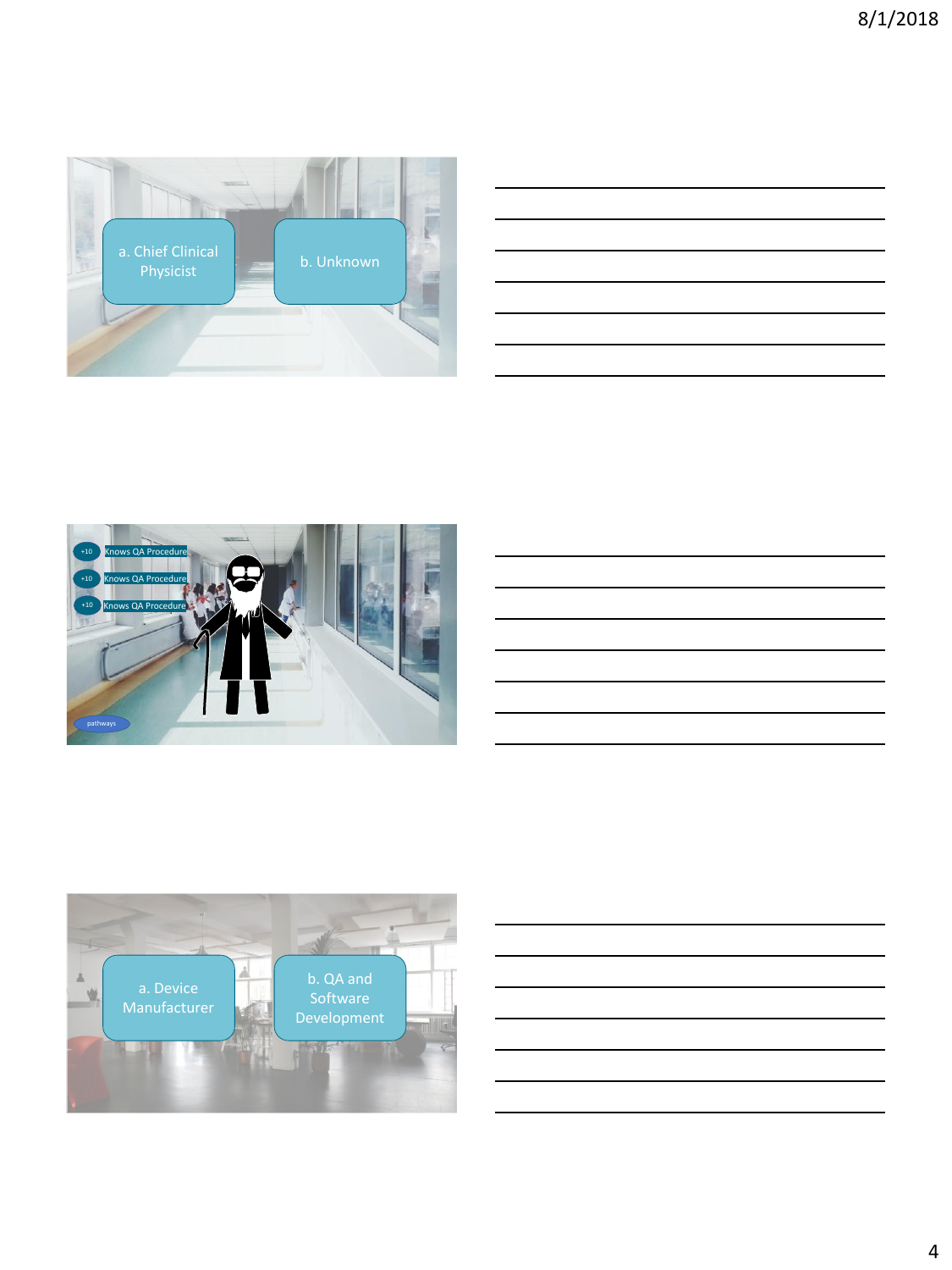<span id="page-4-0"></span>

| <u> 1989 - Andrea Barbara, amerikana amerikana amerikana amerikana amerikana amerikana amerikana amerikana amerika</u> |  | the contract of the contract of |
|------------------------------------------------------------------------------------------------------------------------|--|---------------------------------|
|                                                                                                                        |  |                                 |
|                                                                                                                        |  |                                 |
|                                                                                                                        |  |                                 |
| <u> 1989 - Johann Stein, markin sanadi masjid ayyı bir alan sahip ayyı yazar alan sahip ayyı yazar alan sahip ay</u>   |  |                                 |
|                                                                                                                        |  |                                 |
|                                                                                                                        |  |                                 |
|                                                                                                                        |  |                                 |
|                                                                                                                        |  |                                 |
|                                                                                                                        |  |                                 |
| the contract of the contract of the contract of the contract of the contract of                                        |  |                                 |
|                                                                                                                        |  |                                 |
|                                                                                                                        |  |                                 |





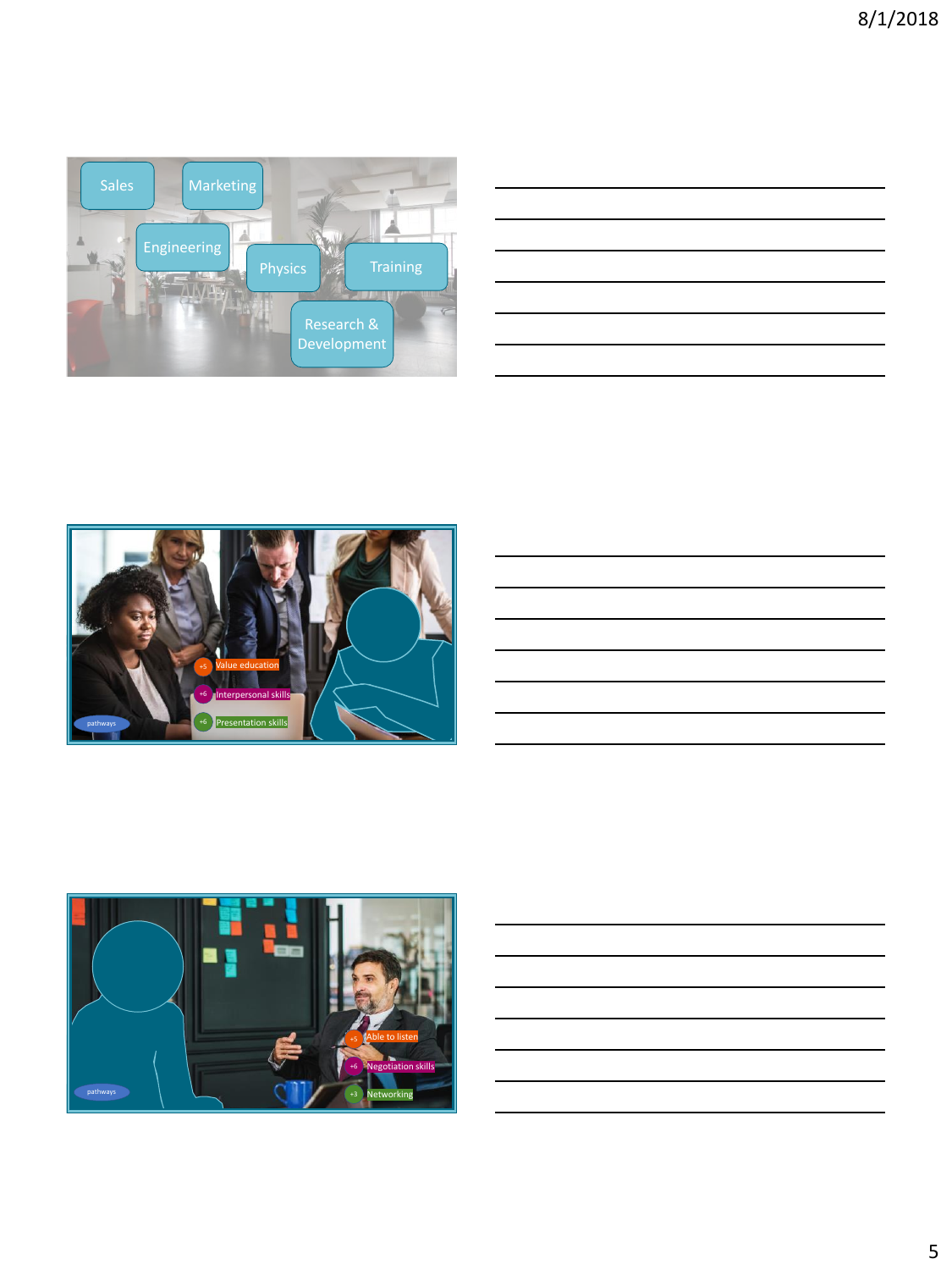<span id="page-5-0"></span>

| <u> 1989 - Johann Stoff, deutscher Stoff, der Stoff, der Stoff, der Stoff, der Stoff, der Stoff, der Stoff, der S</u> |  |  |
|-----------------------------------------------------------------------------------------------------------------------|--|--|
|                                                                                                                       |  |  |
| <u> 1989 - Johann Stoff, amerikansk politiker (d. 1989)</u>                                                           |  |  |
| <u> 1989 - Johann Stoff, deutscher Stoff, der Stoff, der Stoff, der Stoff, der Stoff, der Stoff, der Stoff, der S</u> |  |  |
| <u> 1989 - Johann Stoff, deutscher Stoffen und der Stoffen und der Stoffen und der Stoffen und der Stoffen und de</u> |  |  |
|                                                                                                                       |  |  |





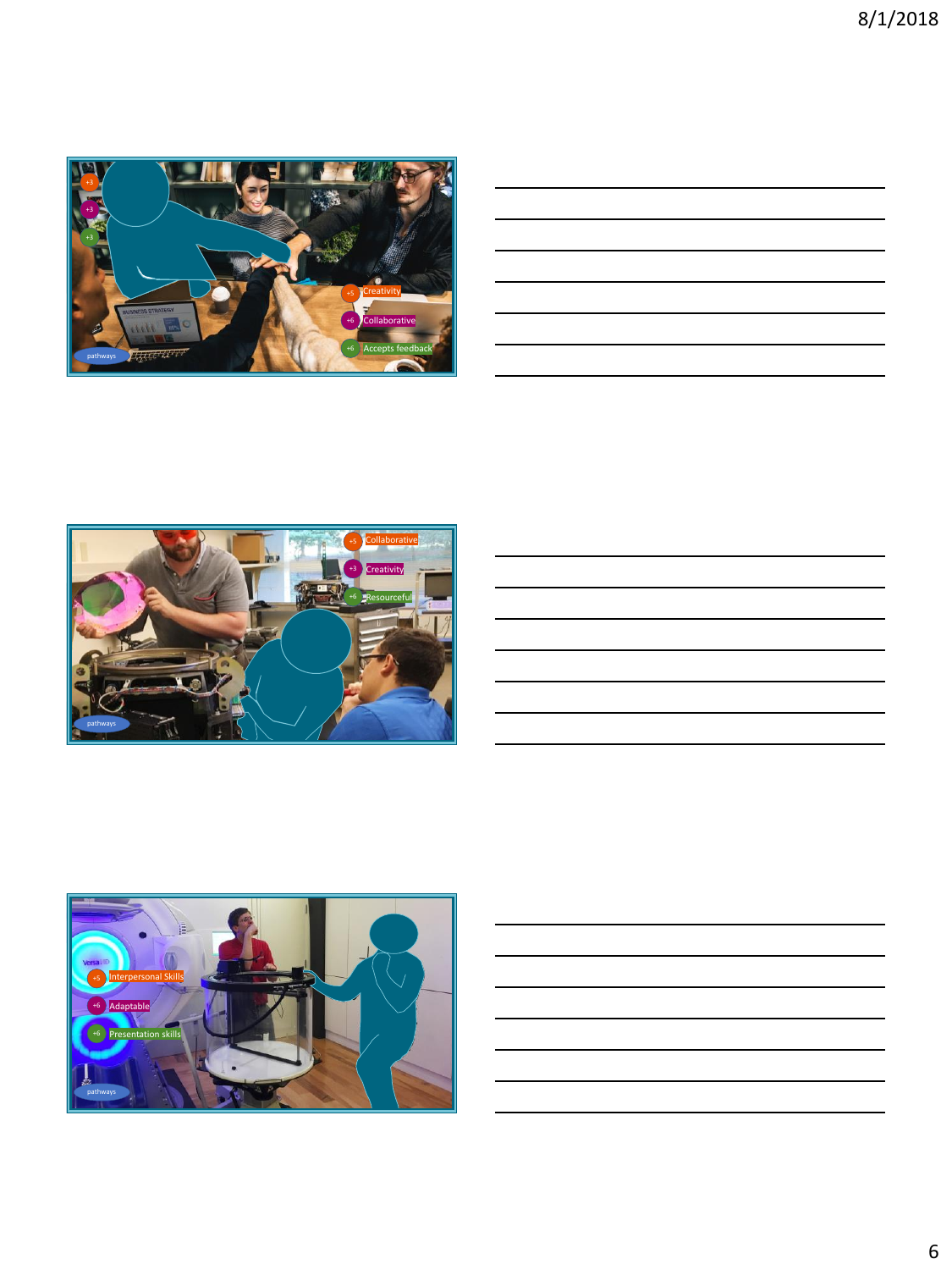<span id="page-6-0"></span>

| <u> 1989 - Johann Stoff, amerikansk politiker (d. 1989)</u>                                                                                                                                                                   |  |  |
|-------------------------------------------------------------------------------------------------------------------------------------------------------------------------------------------------------------------------------|--|--|
| <u> 1989 - Johann Stoff, amerikansk politiker (d. 1989)</u>                                                                                                                                                                   |  |  |
|                                                                                                                                                                                                                               |  |  |
| <u> 1989 - Andrea Santa Andrea Andrea Andrea Andrea Andrea Andrea Andrea Andrea Andrea Andrea Andrea Andrea Andr</u>                                                                                                          |  |  |
| the control of the control of the control of the control of the control of the control of the control of the control of the control of the control of the control of the control of the control of the control of the control |  |  |
|                                                                                                                                                                                                                               |  |  |
|                                                                                                                                                                                                                               |  |  |







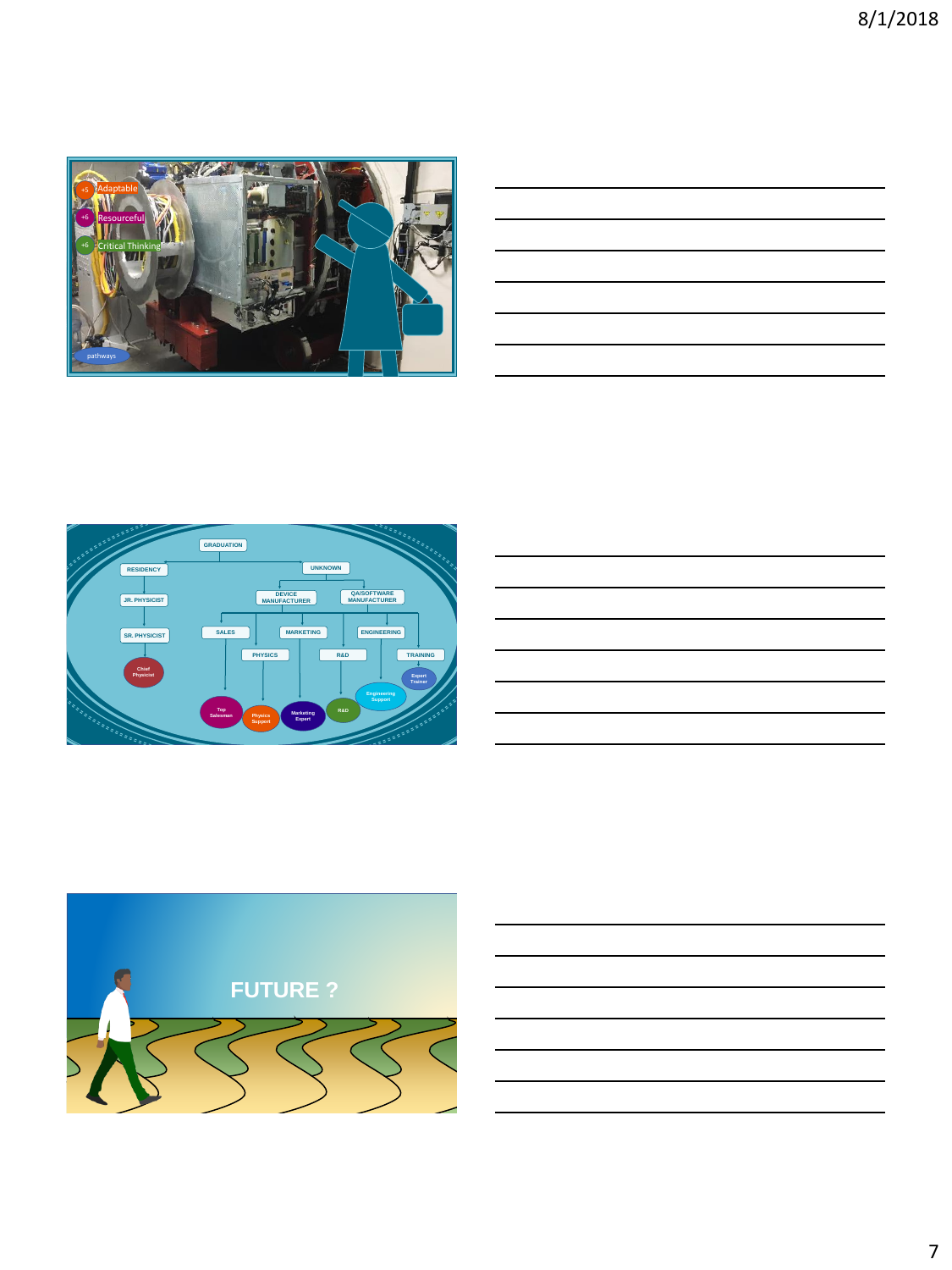

**22 | Focus where it matters.**

**The technology created in industry connects every single clinic. Vendors rely on the clinical experiences from individual sites or groups to improve these technologies.**

 $\bigcirc$ Elekta



**23 | Focus where it matters. In this way, we can transcend the barriers between sites to improve treatments for a single patient – bringing our focus to where it matters. focus where it matters**

 $\Diamond$ Elekta